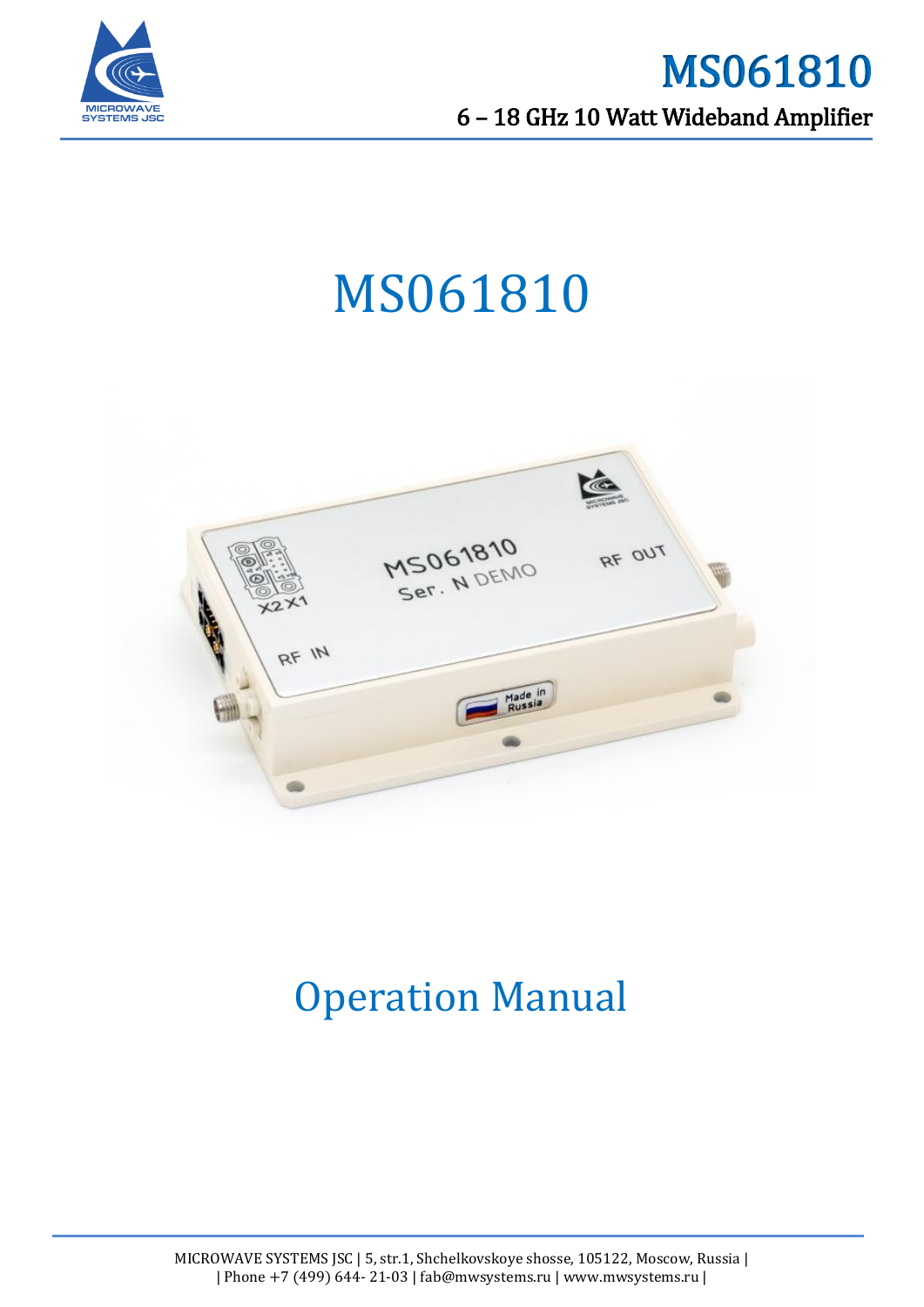

# Specification  $T = 25^{\circ}C$

| <b>Operating Frequency</b>               | 618 GHz                  |
|------------------------------------------|--------------------------|
| <b>RF Saturated Output Power</b>         | 1218W                    |
| RF Output Power @ at $P_{in} = 3$ dBm    | 1017 W <sup>1</sup>      |
| Small Signal Gain                        | $42 - 52$ dB             |
| <b>Small Signal Gain Flatness</b>        | 3 dB Typ.                |
| <b>Input VSWR</b>                        | $2.2:1$ Max              |
| <b>Operating Voltage</b>                 | $+27V$                   |
| <b>Maximum Operating Current</b>         | 3.5 A <sup>2</sup>       |
| RF input overdrive                       | 15 dBm Max               |
| <b>Signal Source VSWR</b>                | $2.0:1$ Max              |
| <b>Output Load VSWR</b>                  | $2.0:1$ Max              |
| Power Detector Load                      | 1 k0hm                   |
| RF connector, Input / Output / Impedance | SMA Female / 50 Ohm      |
| Cooling                                  | <b>External Heatsink</b> |
| <b>Dimensions</b>                        | 118.9 x 77.6 x 22.1 mm   |
| Weight                                   | $0.35$ kg                |
| Operating Temperature (baseplate)        | $-5575 °C$               |
| <b>Storage Temperature</b>               | $-6585 °C$               |
| <b>Relative Humidity</b>                 | 98 %                     |

<sup>1</sup>) RF output power could be reduced to 8.5 W at case temperature from  $+ 60^{\circ}$ C to  $+75^{\circ}$ C

<sup>2</sup>) Maximum Operating Current can grow by 10% at case temperature below  $T = -20$ °C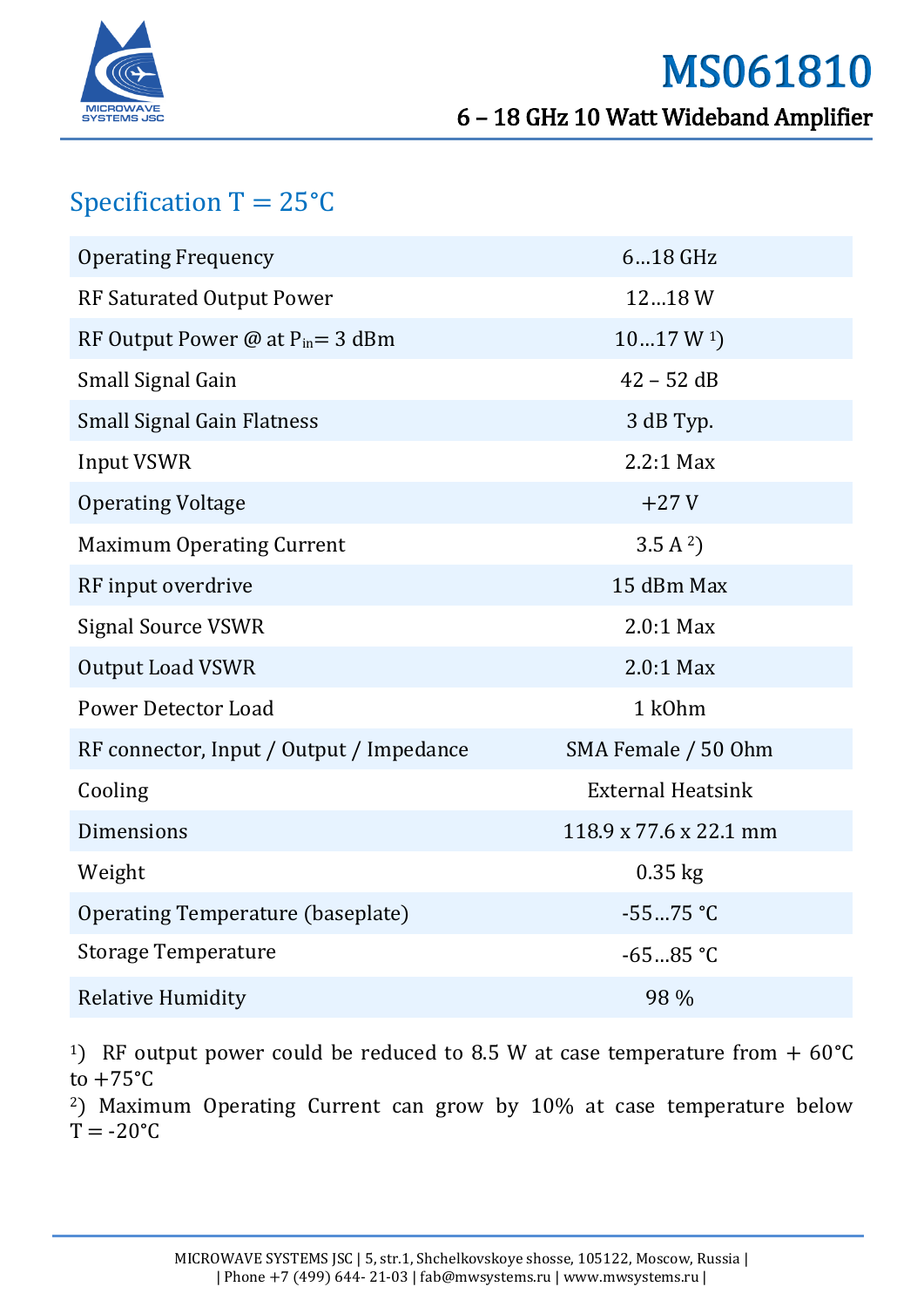

# Amplifier Use:

- The amplifier operational baseplate temperature must be within the operational temperature range stated in the amplifier operation manual. Depending on the design and thermal requirements, using a heatsink with cooling fan is always recommended for safe reliable operation. A heat sink without a cooling fan may also be used. Damage caused from overheating will void the warranty.
- Confirm the system is designed and calibrated for 50 Ohms. Any impedance mismatch may cause performance issues.
- Confirm the amplifier output load is matched for a 50 Ohm impedance and will not exceed the maximum output load VSWR limit for the amplifier. Exceeding the maximum output load VSWR limit will result in reflected signal that could damage the amplifier and void the warranty.
- Confirm adequate system grounding is established. The DC power supply and amplifier must have a common ground in order to operate properly.
- Power supply must be able to provide adequate current for the amplifier. Power supply should be able to provide 1,5 times the typical current or 1,2 times the maximum current (whichever is greater).
- As long as the input and output ports of the amplifier are connected to a 50 Ohm load and RF-signal is applied, the amplifier can be powered up with DC voltage.
- Ensure that the power and DC voltage is off then connecting or disconnecting the input or output of the amplifier.
- $\triangleq$  Exceeding absolute maximum ratings shown will damage the amplifier.
- $\bullet\bullet$  The amplifier is static sensitive. Always follow ESD rules when working with amplifier.

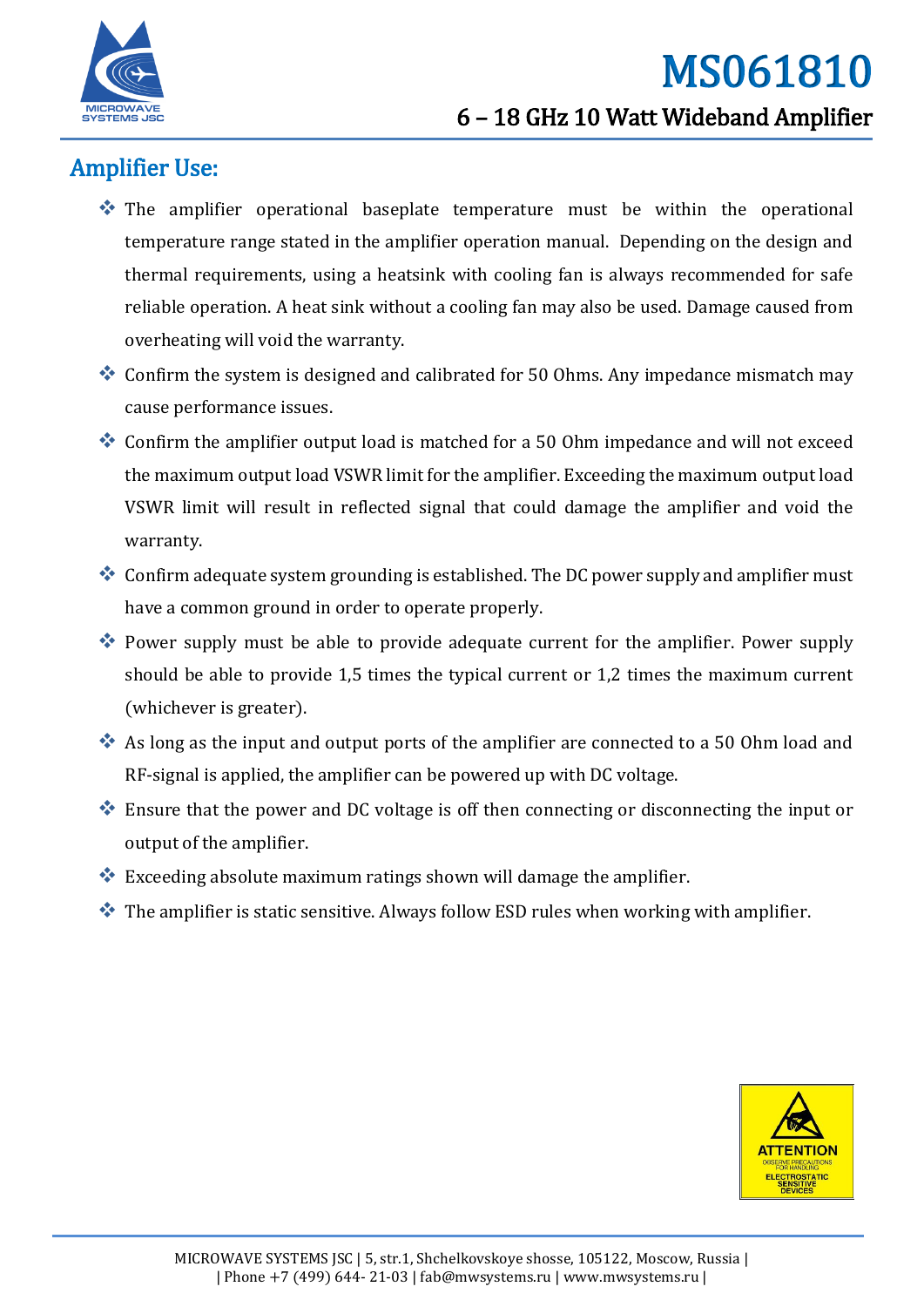

# Connection Procedure:

1) RF connectors. Connect «RF IN» and «RF OUT» to 50 Ohm source / load.

2) X2 Connector. Connect Pin#B to DC Ground. Connect Pin#A on X2 to DC +27V biasing. Pin#1 and Pin#2 leave unconnected.

3) X1 Connector. Connect DC +5V/0V (TTL Logic High/Low) to Pin#9 and DC Ground to Pin#7. Connect DC +5V/0V (TTL Logic High/Low) to Pin#1 – Pin#5 to enable control of built-in attenuator. 4) Turning on the amplifier. Enable +27V DC (X2) and then enable DC +5V Pin #9 (X1) to turn on the RF signal.

The device will have maximum available gain at these conditions. To turn on the attenuator bit enable DC  $+5V$  to the necessary pin (Pin#1 – Pin#5 X1). It is possible to combine and use multiple bits at the same time.

# **Connectors**

#### RF IN

RF input. Connect to 50 Ohm source. Do not exceed the maximum input power of +15 dBm, higher input power may damage the amplifier.

#### RF OUT

RF output. Connect to 50 Ohm load.

#### Pin#A (X2) / +26…+30 V DC power supply input

Use an appropriate power supply with an output voltage of +26…+30 V DC and an output current of 15 A.

#### Pin#B (X2)

Must be connected to the ground (return) connector of the power supply unit.

## Pin#1, Pin#2 (X2)

No connection.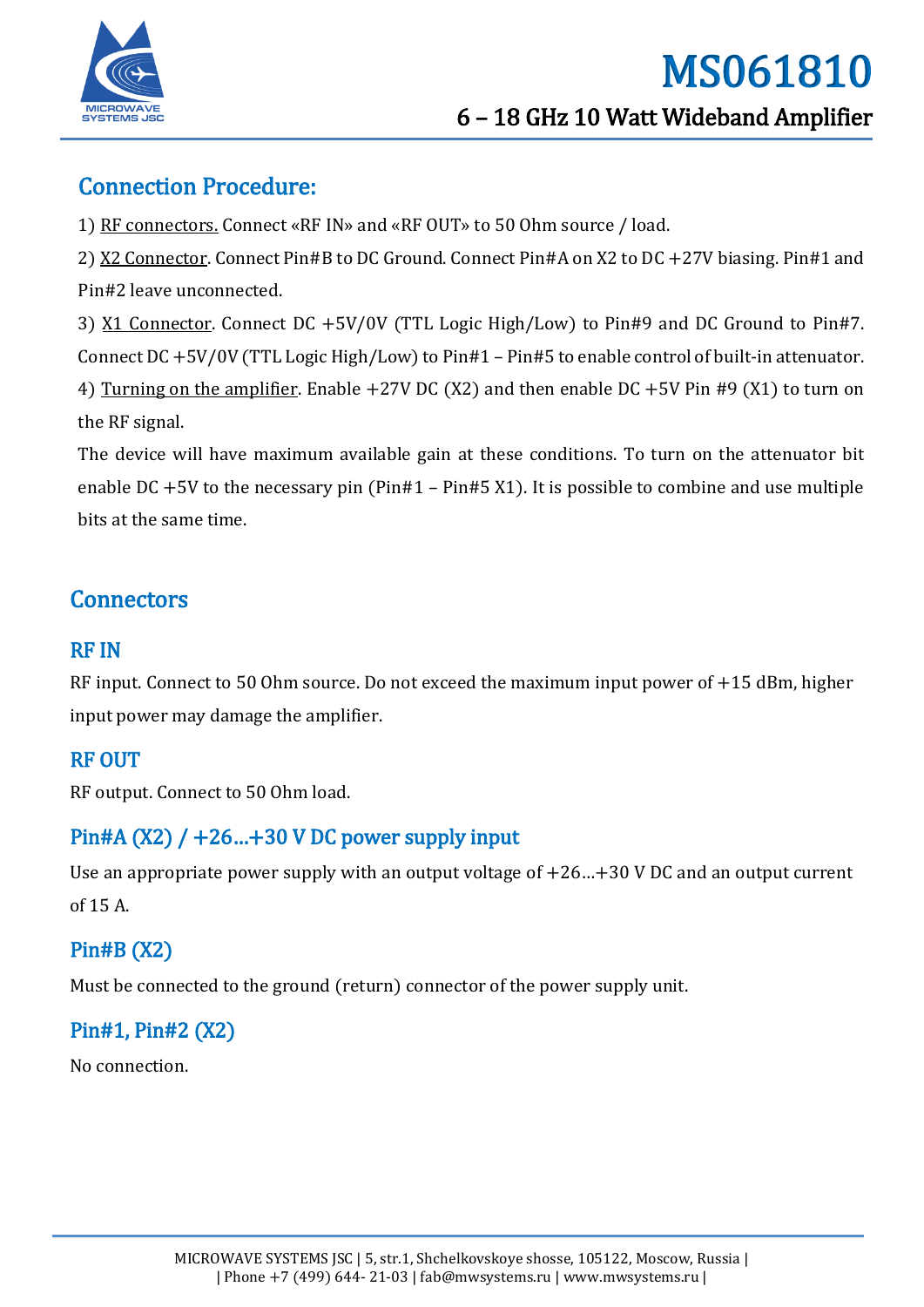

### Pin#1 – Pin#5 (X1)

Enable control of built-in attenuator. To turn on the attenuator bit enable DC +5V (TTL Logic High)

to the necessary pin.

| Pin#1 - Bit 14.4 control |  |
|--------------------------|--|
|--------------------------|--|

Pin#4 – Bit 1.8 control Pin#5 – Bit 0.9 control

Pin#1 – Bit 14.4 control Pin#2 – Bit 7.2 control Pin#3 – Bit 3.6 control

Typical small signal gain (turn on the attenuator bits)



#### Pin#6 (X1) Output voltage of built-in output power detector

The output provides a DC voltage proportional to the forward output power of the amplifier. Load Pin#6 on X1 connector at 1 kOhm and measure output power level using DC-tester or

multimeter.



Typical power detector level vs. frequency  $\omega$  P<sub>out</sub> = 40 dBm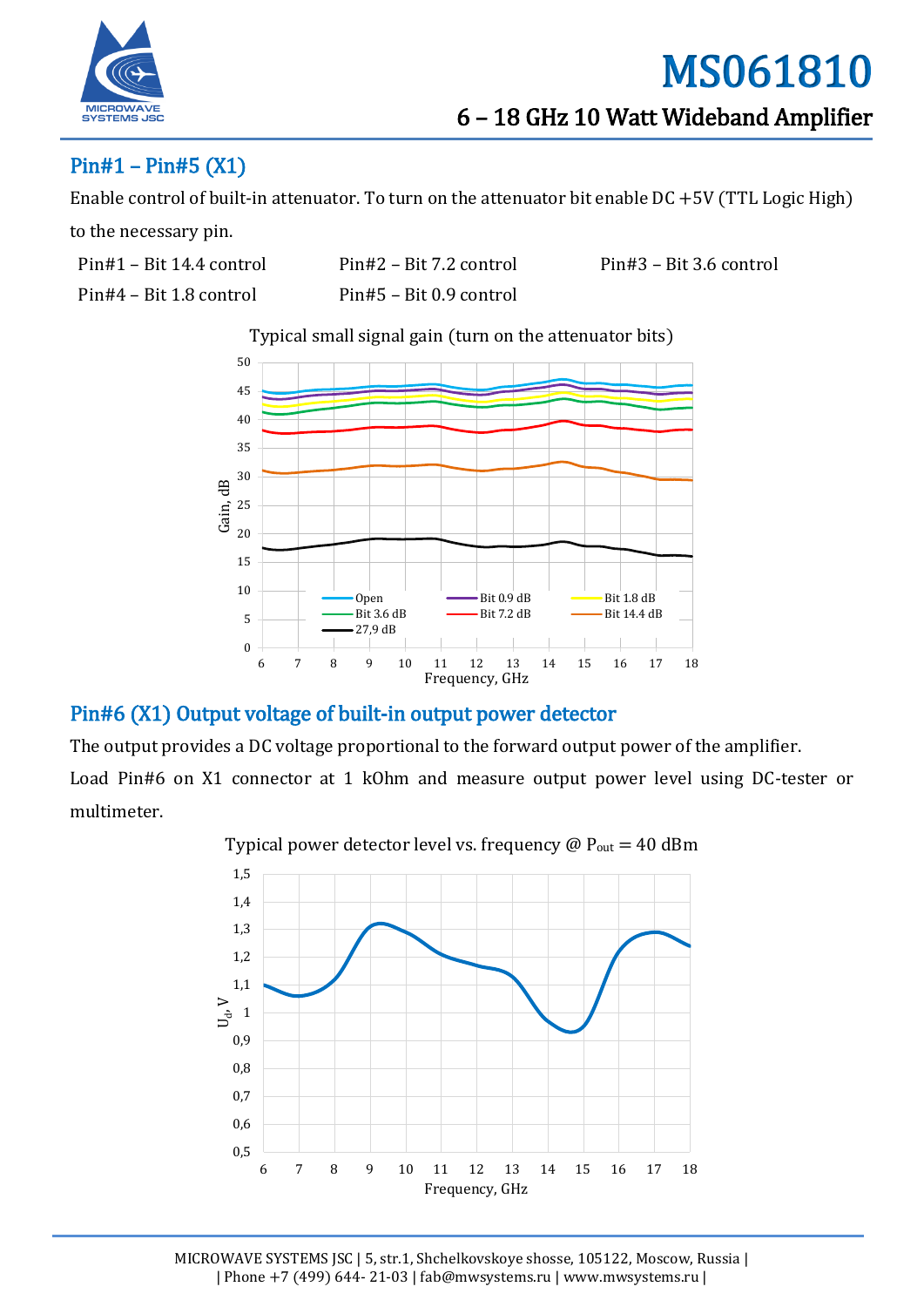

#### Pin#8 (X1) Output voltage of built-in output temperature sensor

This output provides a voltage proportional to the internal temperature of the amplifier. The voltage range of this output is 0…3 V DC (the type of temperature sensor is LM20BIM7 National Semiconductor).

Measure voltage level using DC-tester or multimeter.





 $V_0 = (-3.88 \times 10^{-6} \times T^2) + (-1.15 \times 10^{-2} \times T) + 1.8639$ 

$$
T = -1481.96 + \sqrt{2.1962 \times 10^6 + \frac{(1.8639 - V_0)}{3.88 \times 10^{-6}}}
$$

#### Pin#9 (X1) Enable / disable of the amplifier

The input voltage range is  $+2.4...5$  V DC (TTL High Level). The voltage on this Pin enabling the amplifier. After applying a voltage on this Pin the amplifier goes activate and with RF input power the oscilloscope shot of the detected output signal is showed below.



## Pin#7, Pin#10

DC ground.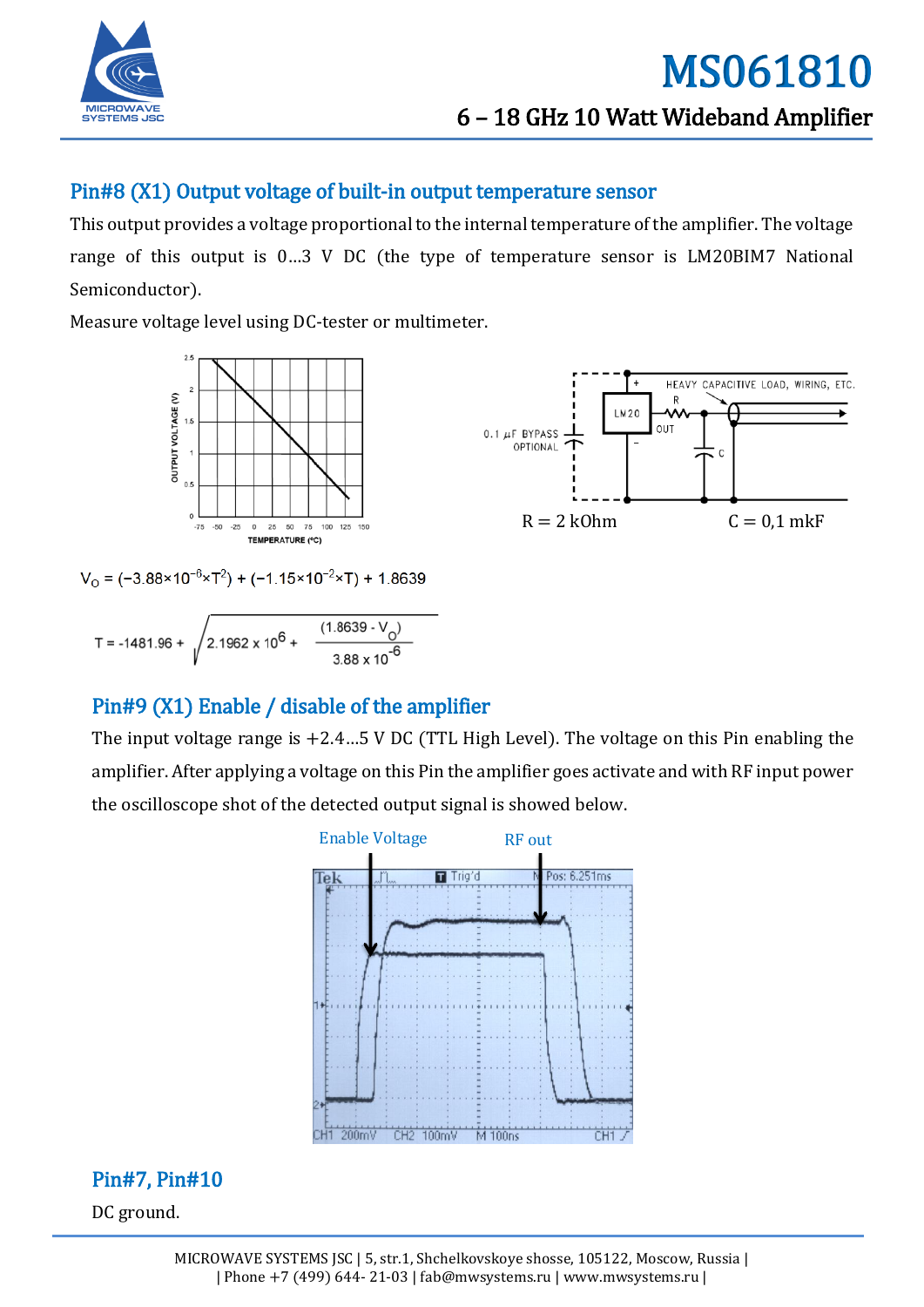

#### Gain-temperature compensation

The amplifier contains a built-in gain-temperature compensation.